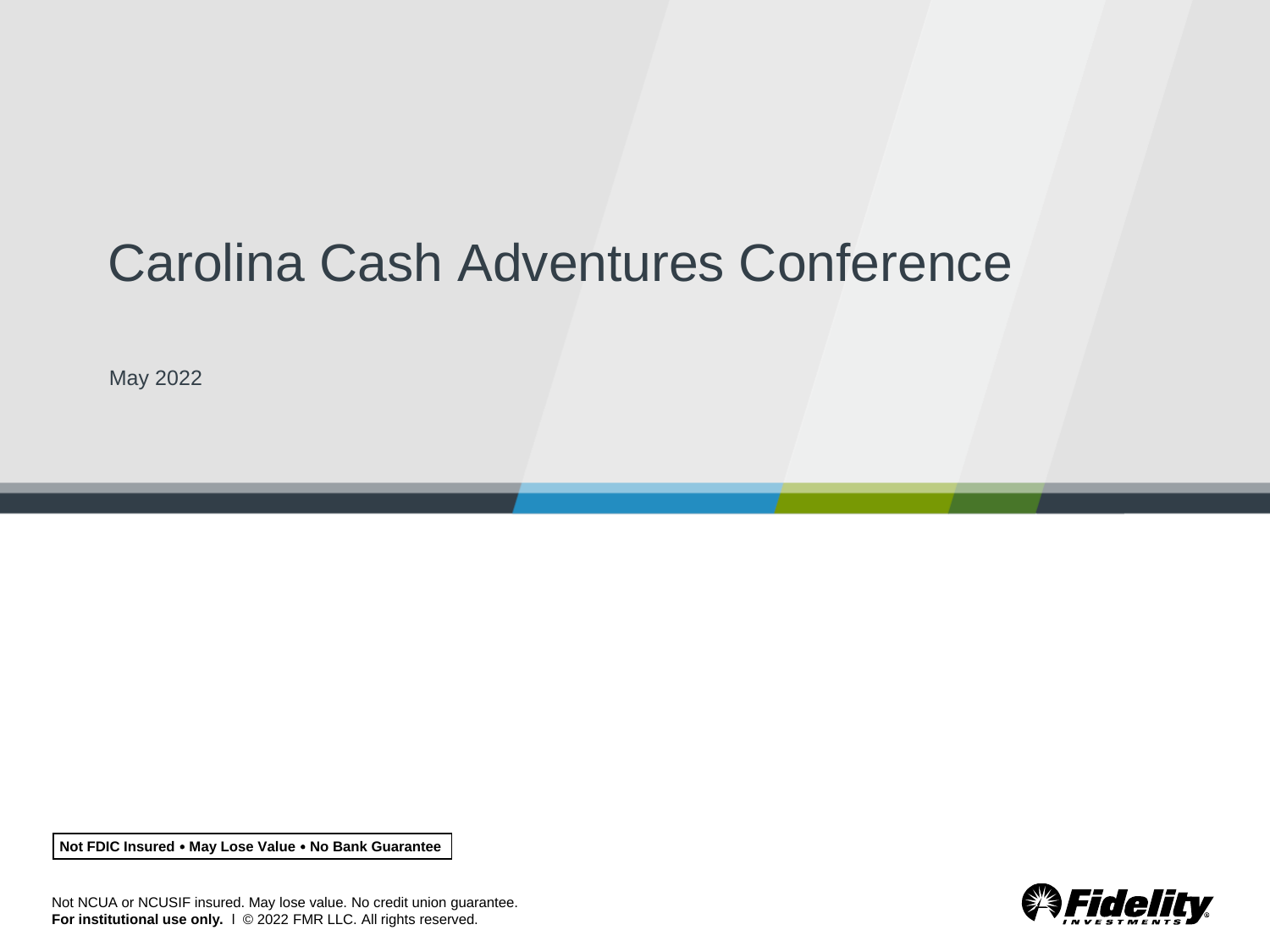# Macroeconomic and Current Market Conditions

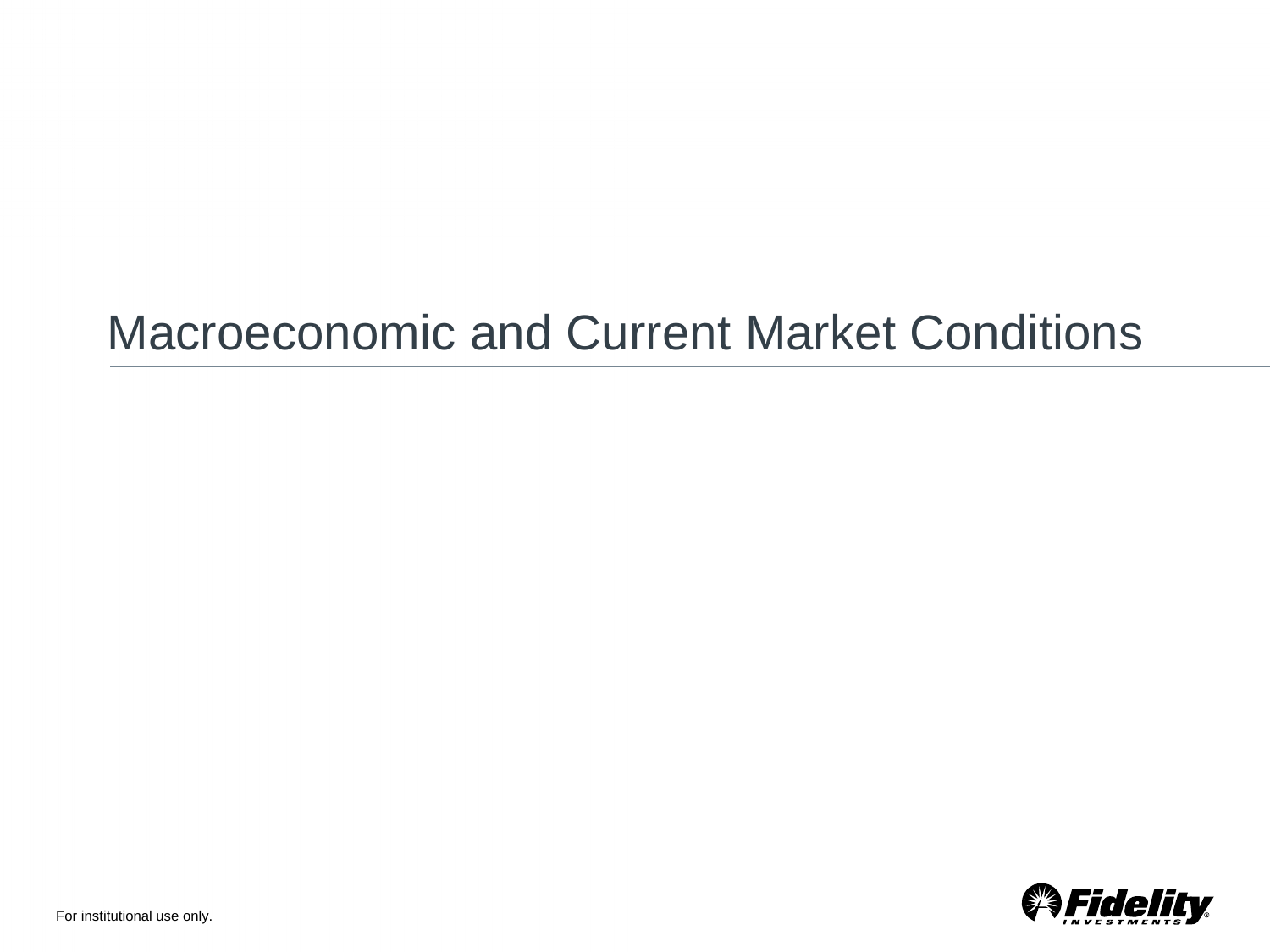# Past Peak Growth, but Global Expansion Should Persist

#### **Business Cycle Framework**



A growth recession is a significant decline in activity relative to a country's long-term economic potential. Note: The diagram above is a hypothetical illustration of the business cycle, the pattern of cyclical fluctuations in an economy over a few years that can influence asset returns over an intermediate-term horizon. There is not always a chronological, linear progression among the phases of the business cycle, and there have been cycles when the economy has skipped a phase or retraced an earlier one. Source: Fidelity Investments (AART), as of 3/31/2022.

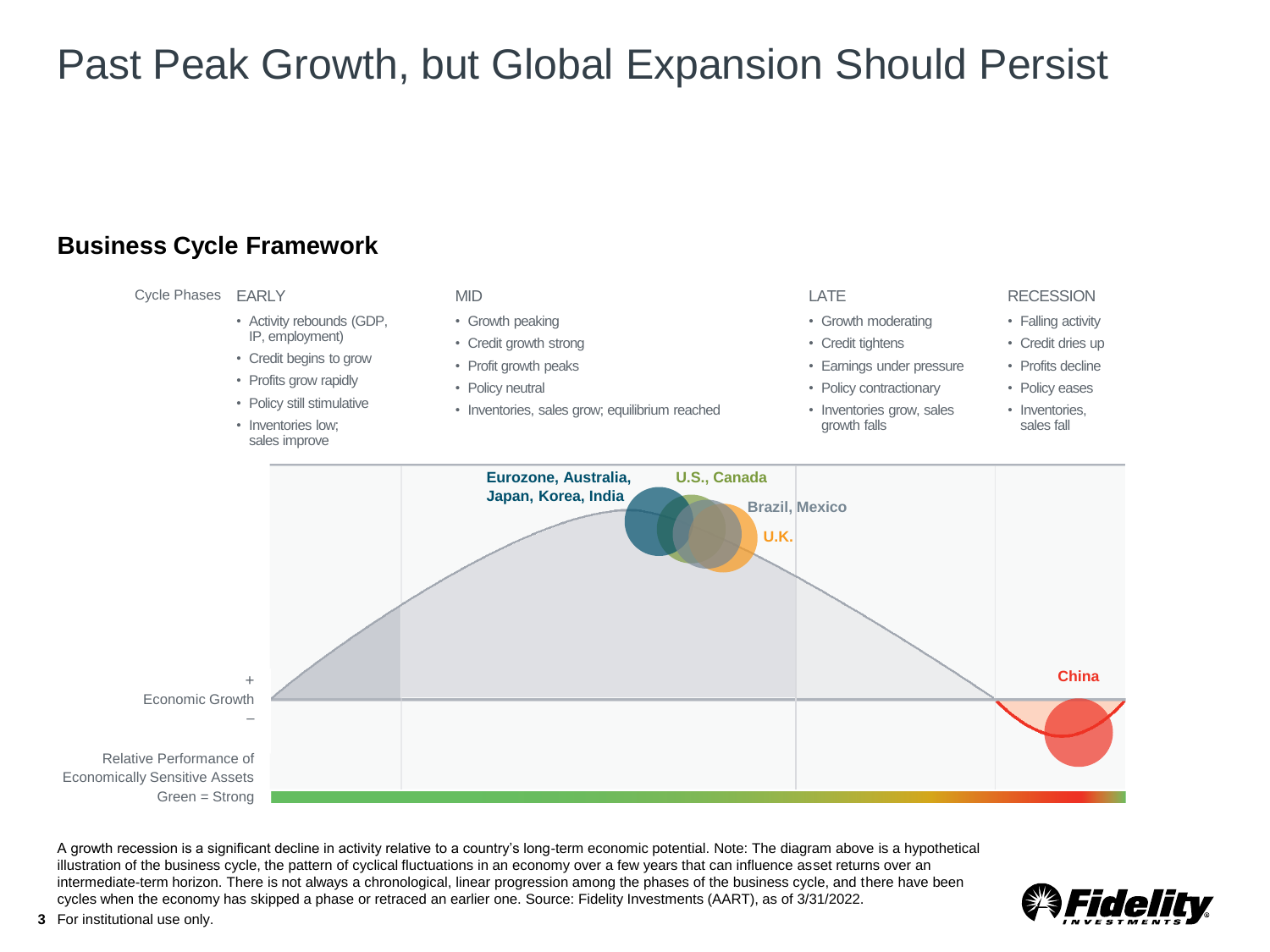# Tight Labor Market as Participation Continues to Improve

Jobs Per Unemployed Person

### **Job Openings Change in Labor Force Relative to Feb. 2020**

■ Participation Rate ◆ People



LEFT: total job openings divided by total unemployment. Source: Bureau of Labor Statistics, Haver Analytics, Fidelity Investments (AART), as of 2/28/22. **RIGHT**: Ppts: Percentage points. Seasonally adjusted data. Prime age comprises individuals 25 to 54 years old. Source: Bureau of Labor Statistics, Haver Analytics, Fidelity Investments (AART), as of 3/31/2022.

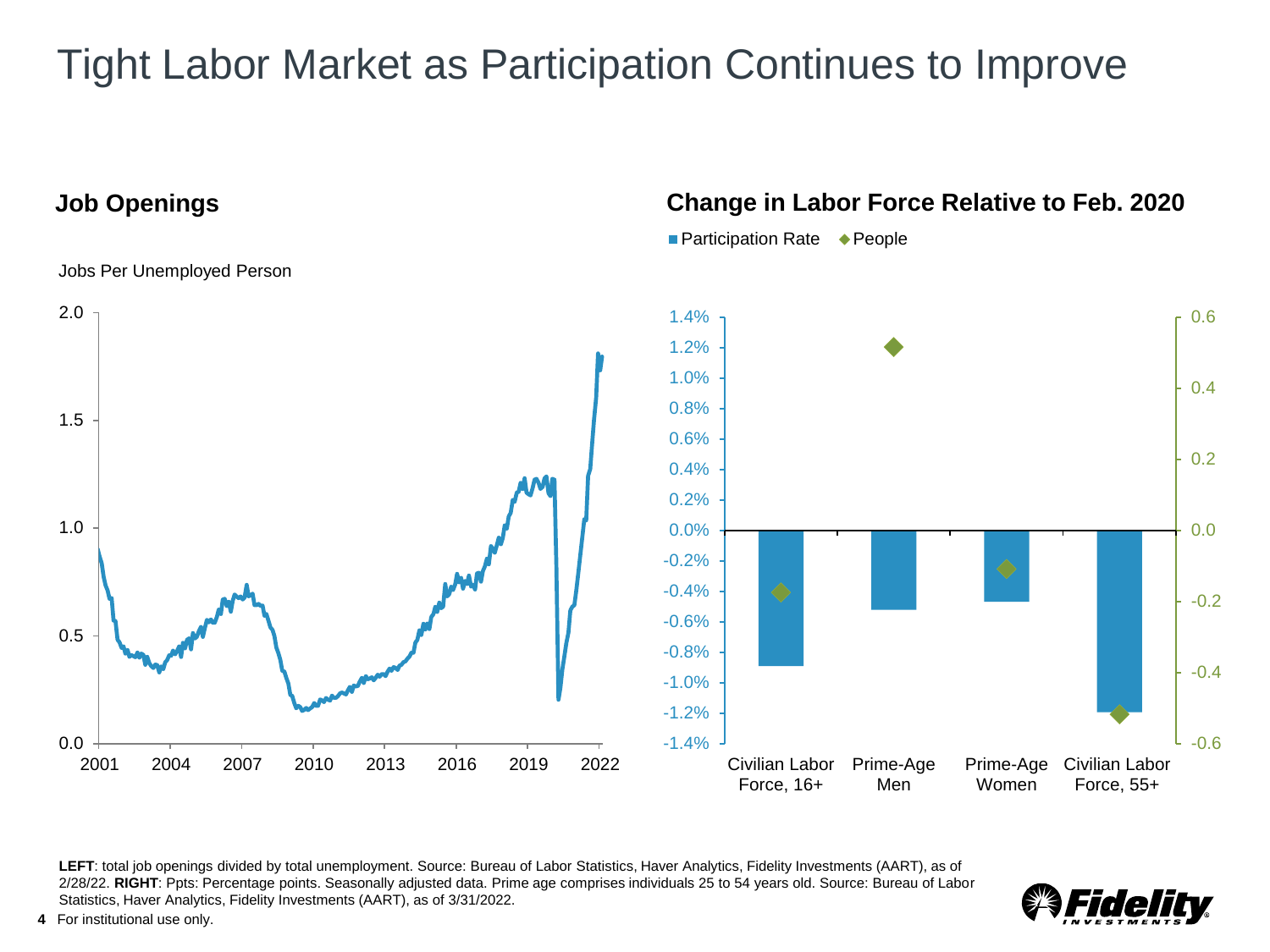# Wage Pressures Hurt, but Businesses Show Pricing Power



**CHART**: Net Percentage: Raising wages/prices minus not raising wages/prices over past three months. Gray bars represent recessions. Source: National Federation of Independent Business, NBER, Haver Analytics, Fidelity Investments (AART), as of 2/28/22. **TABLE:** Fidelity Analyst Survey: Quarterly survey of equity and fixed income analysts who cover different sectors and regions. Fed Wage Tracker: Atlanta Fed overall year-over-year weighted. Real Wage: Wage tracker growth minus CPI-U year-over-year change. Source: Federal Reserve Bank of Atlanta, Bureau of Labor Statistics, Haver Analytics, Fidelity Investments (AART), as of 3/31/2022.

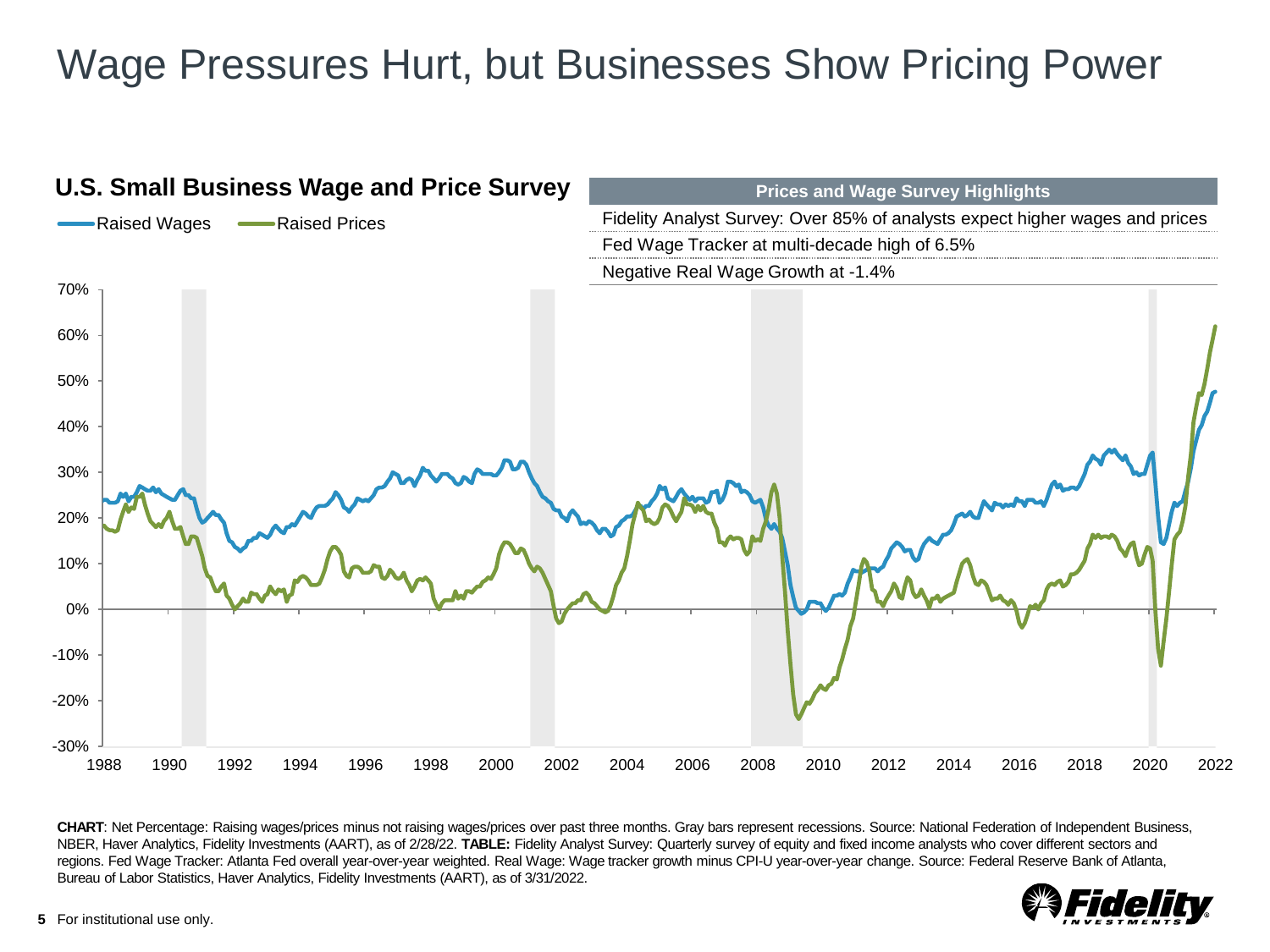# Inflation Pressures Becoming More Persistent



LEFT: CPI: Consumer Price Index. More Persistent Categories include areas where, historically, inflation has taken longer to dissipate, such as Housing and Food & Beverages. Source: Bureau of Labor Statistics, Haver Analytics, Fidelity Investments (AART), as of 2/28/22. **RIGHT:** Inflation expectations are measured by a 3-month moving average of the University of Michigan's 5-10Y inflation expectations survey. Wage growth is represented by the Atlanta Fed's 3-month moving average of median wage growth (annualized). Source: Bloomberg, Haver Analytics, Fidelity Investments (AART), as of 2/28/2022.

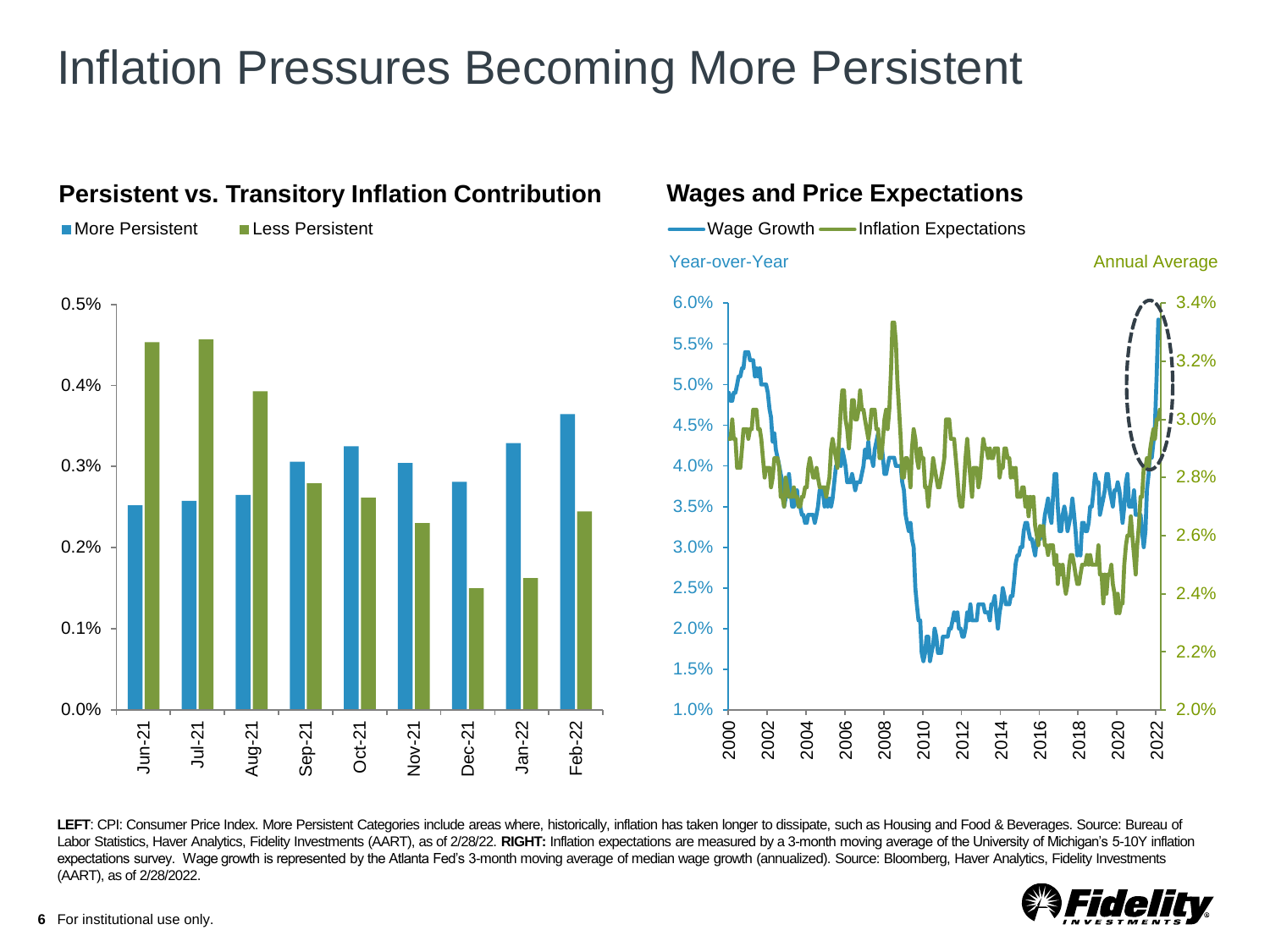# The Federal Reserve "Lifted Off"; More Hikes Signaled



**LEFT**: Dots: Federal Open Market Committee members' median projection. OIS: Overnight Index Swaps Source: Federal Reserve Board, Bloomberg Financial L.P., Fidelity Investments (AART), as of 3/31/2021. **RIGHT:** AART Proprietary index: looks at a number of different financial conditions indicators through a Fed lens. Sources Bloomberg Financial L.P., Fidelity Investments (AART), as of 3/31/2022.

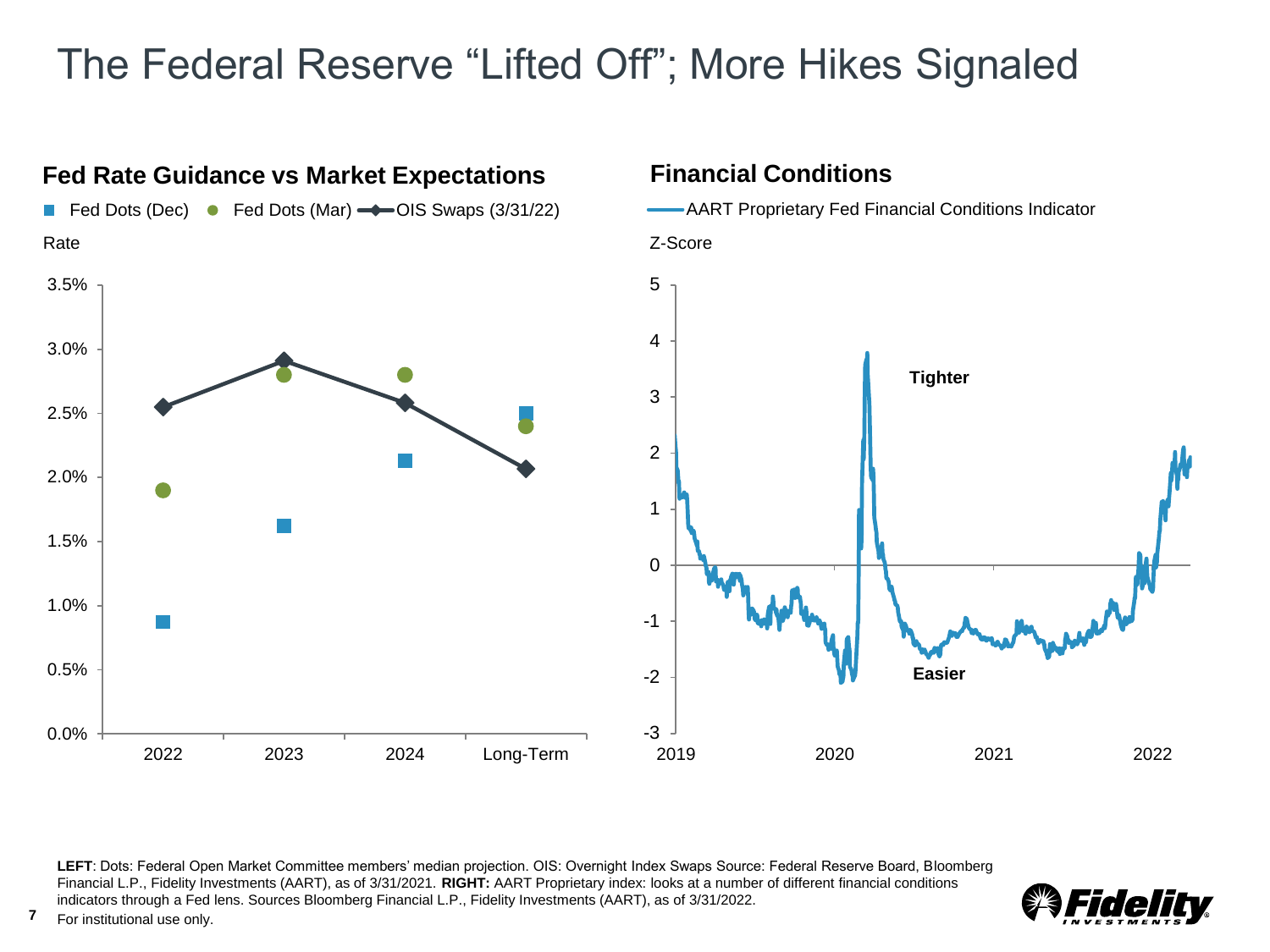# Central Bank Tightening Implies a Liquidity Headwind



Gray bar represents projected balances. QE: Quantitative easing. Dashed line and shaded area represent estimates based on the U.S. Federal Reserve maintaining a constant balance sheet during 2022, the European Central Bank tapering ordinary QE and its Pandemic Emergency Purchase Program in Q2 2022 and redemptions of Targeted Long-Term Refinancing Operations throughout 2022 based on the March 2022 ECB Survey of Monetary Analysts, and the Bank of Japan purchasing assets at an average of prior 6 months. Source: Federal Reserve, Bank of Japan, European Central Bank, Haver Analytics, Fidelity Investments (AART), as of 2/28/22. TABLE: Emerging-market countries include Brazil, Peru, Poland, Russia, South Africa, and others, as of 3/31/2022.

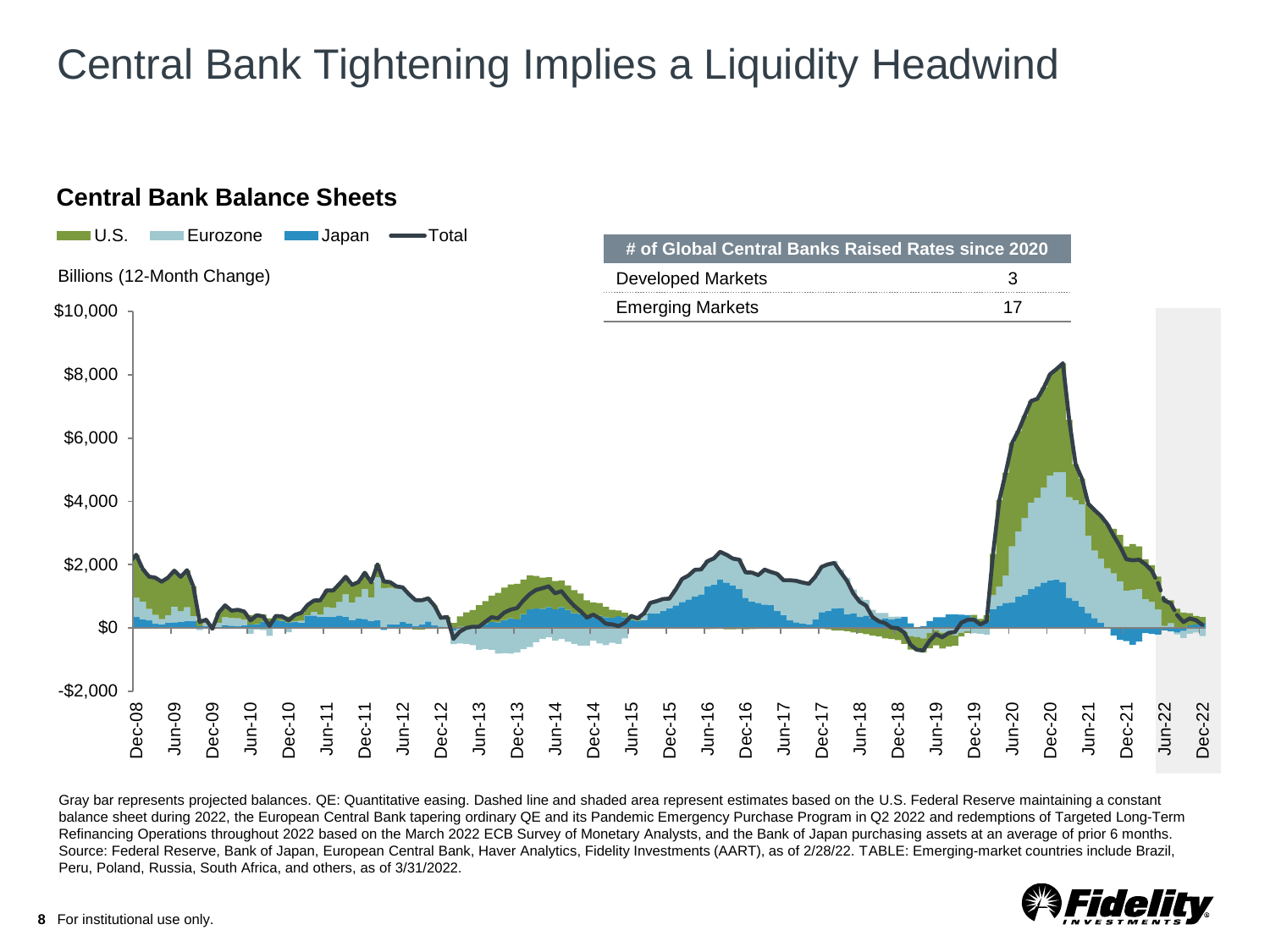# Fed Fund Futures are Pricing in the Fed's Terminal Rate of Near 2.5% by Year End



#### **FED FUNDS TARGET, MARKET AND FOMC FORECASTS**

idel

Source: Federal Reserve and Bloomberg as of 5/5/2022.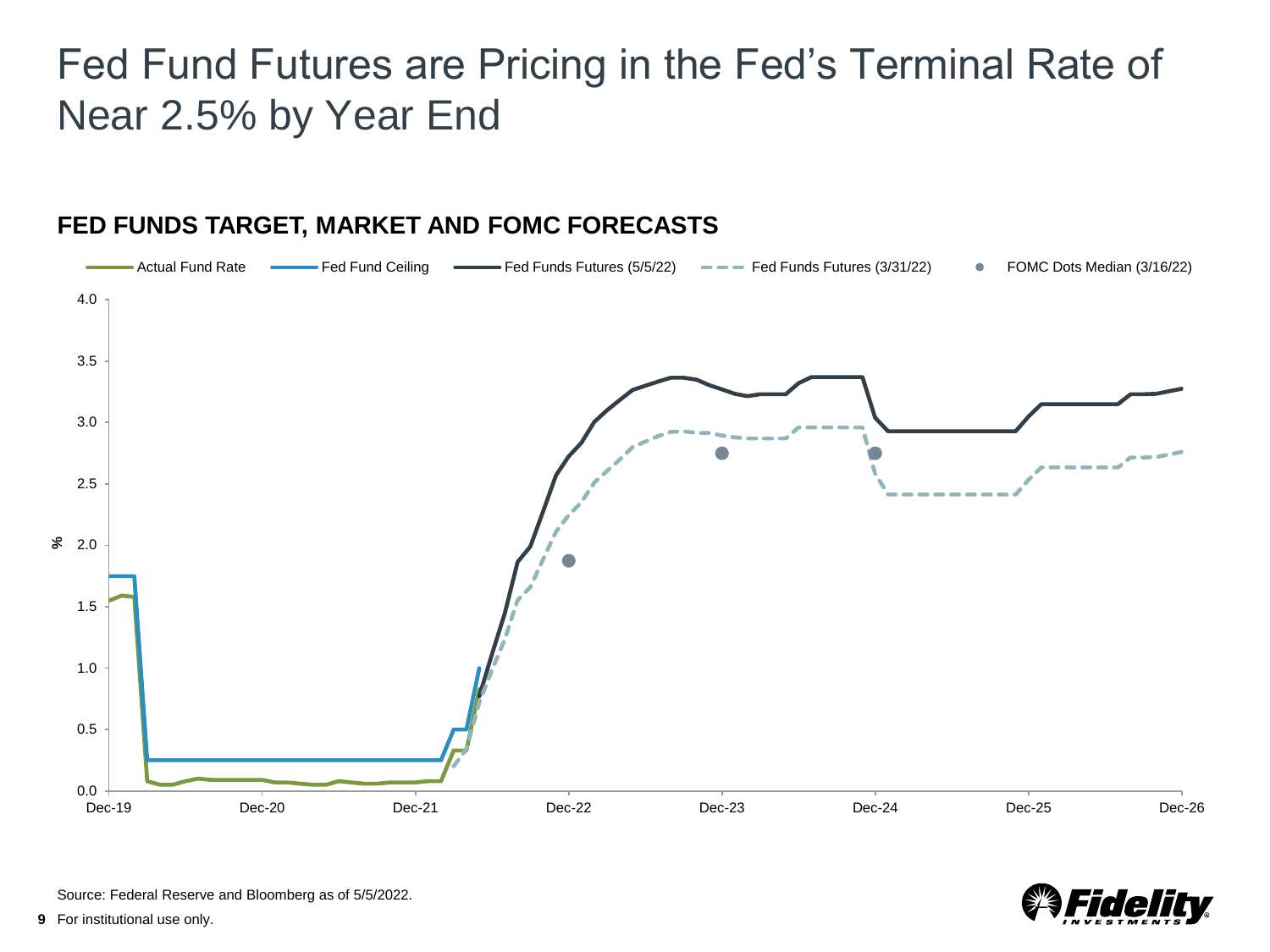## Federal Reserve's Economic Projections



Fide

Source: Bloomberg and Federal Reserve.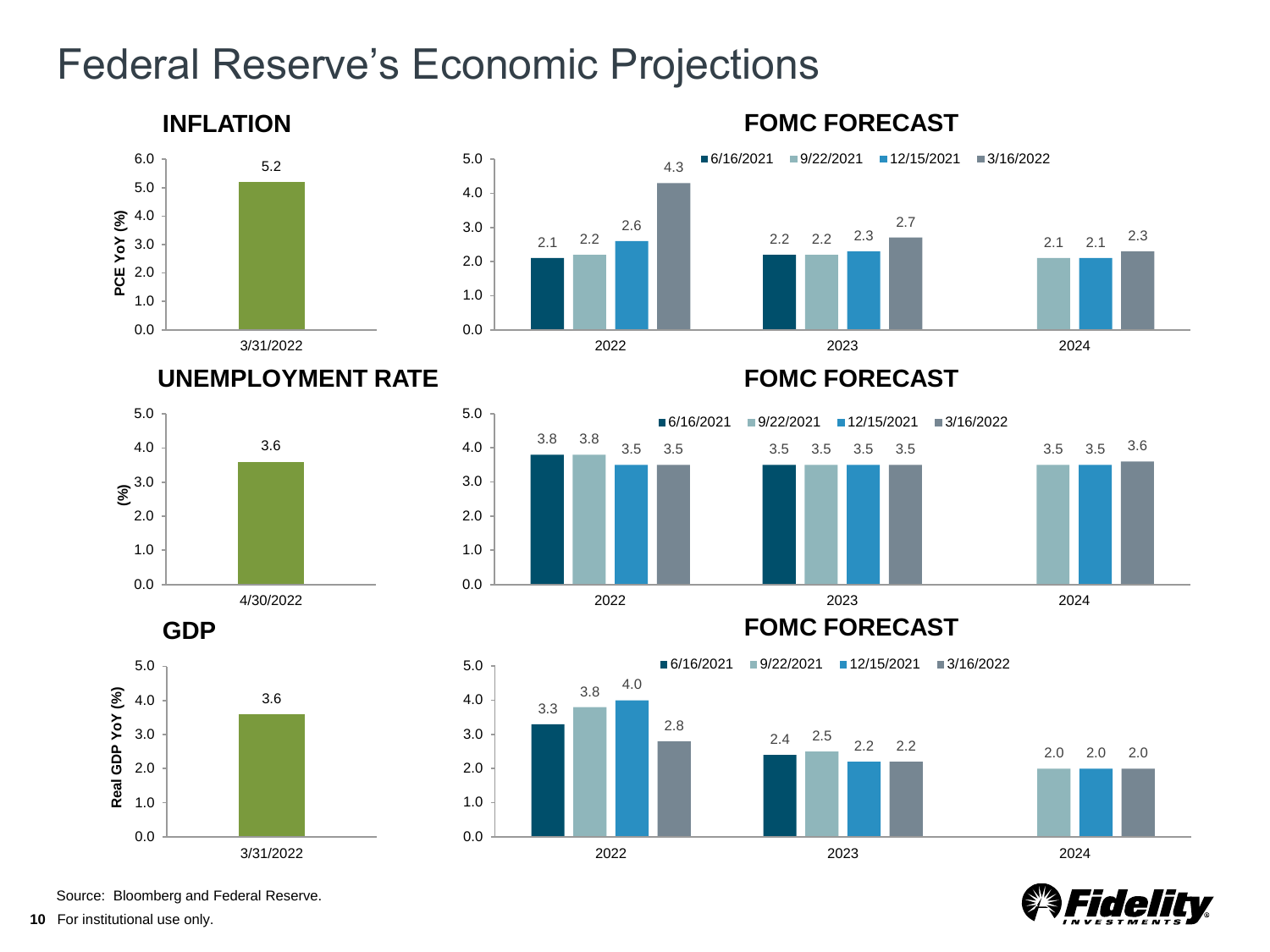# Treasury Yields





Source: Bloomberg as of 5/11/2022.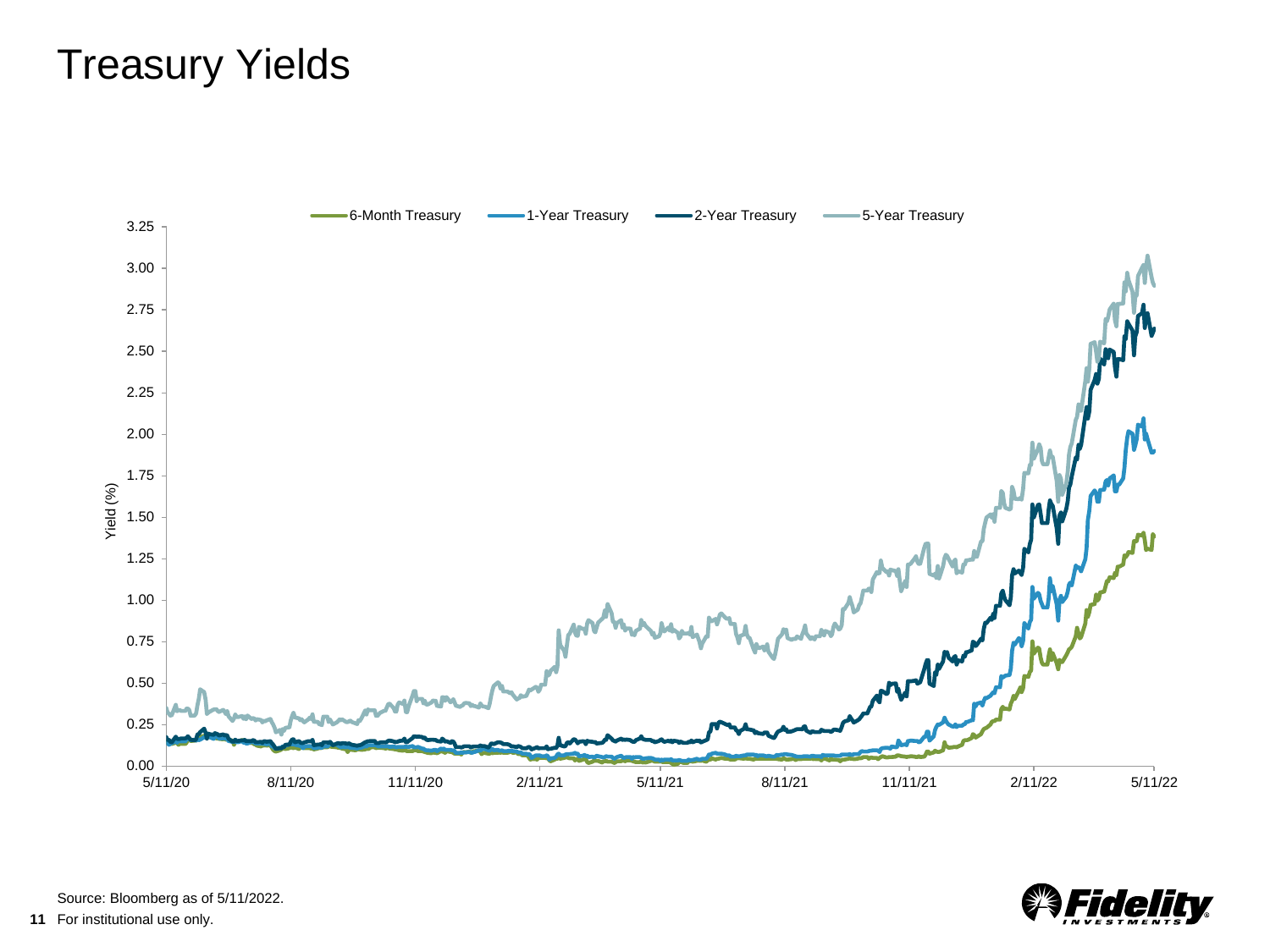# Treasury Bills Outstanding





Source: U.S. Treasury and Bloomberg as of 4/30/2022.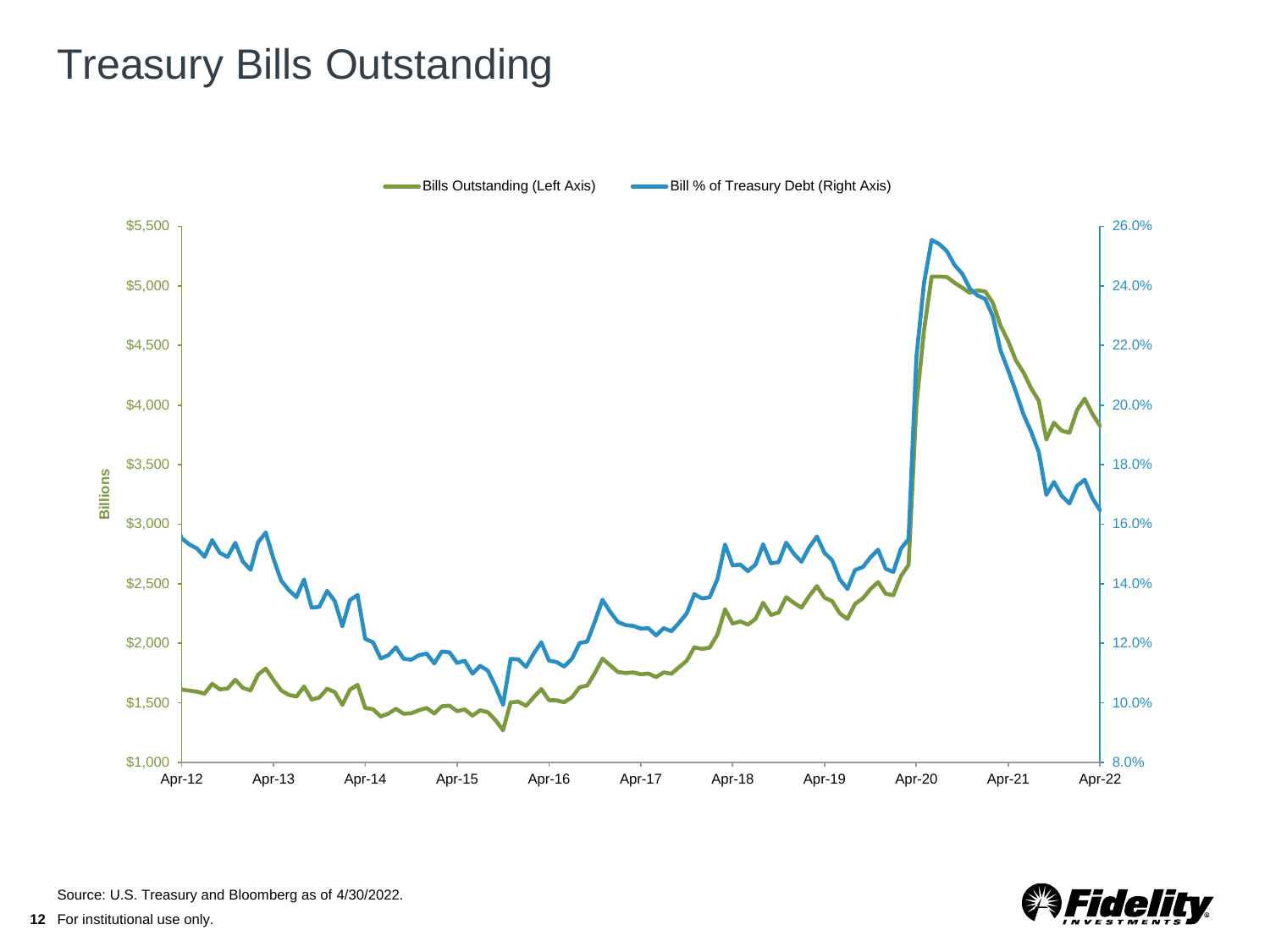# Commercial Paper Supply and Yields



Source: Federal Reserve & Bloomberg Finance L.P., as of 4/30/2022.

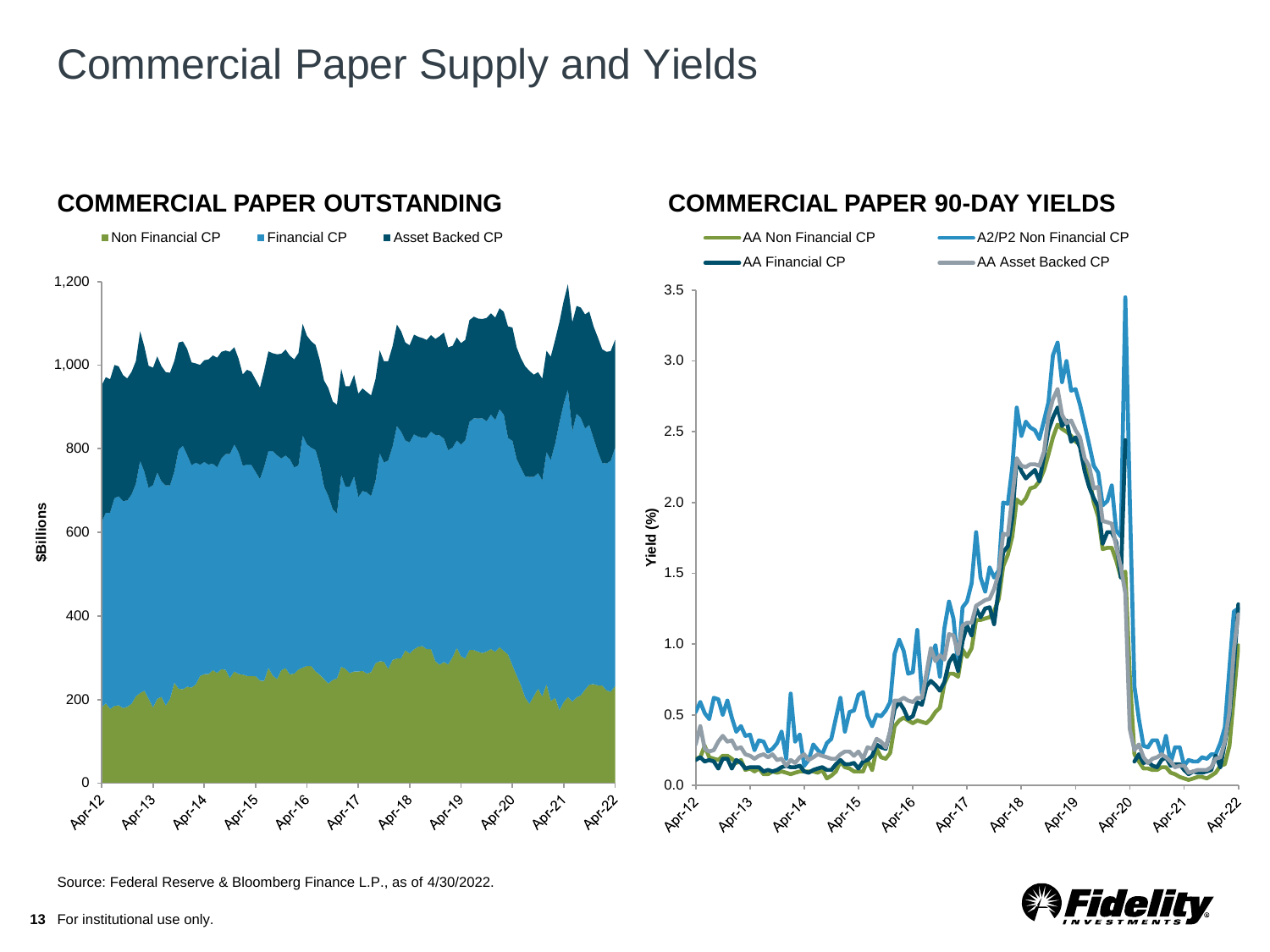# 3-Month US LIBOR OIS Spread



Note: Spread represents the difference between 3-Month Libor and the 3-Month USD Overnight Indexed Swap. Overnight Indexed Swap (OIS) is a fixed/float interest rate swap where the floating leg is computed using a published overnight index rate. The index rate is typically the rate for overnight unsecured lending between banks, for example the Federal funds rate for US dollars, Eonia for Euros or Sonia for Sterling. Source: Bloomberg as of 4/30/2022.

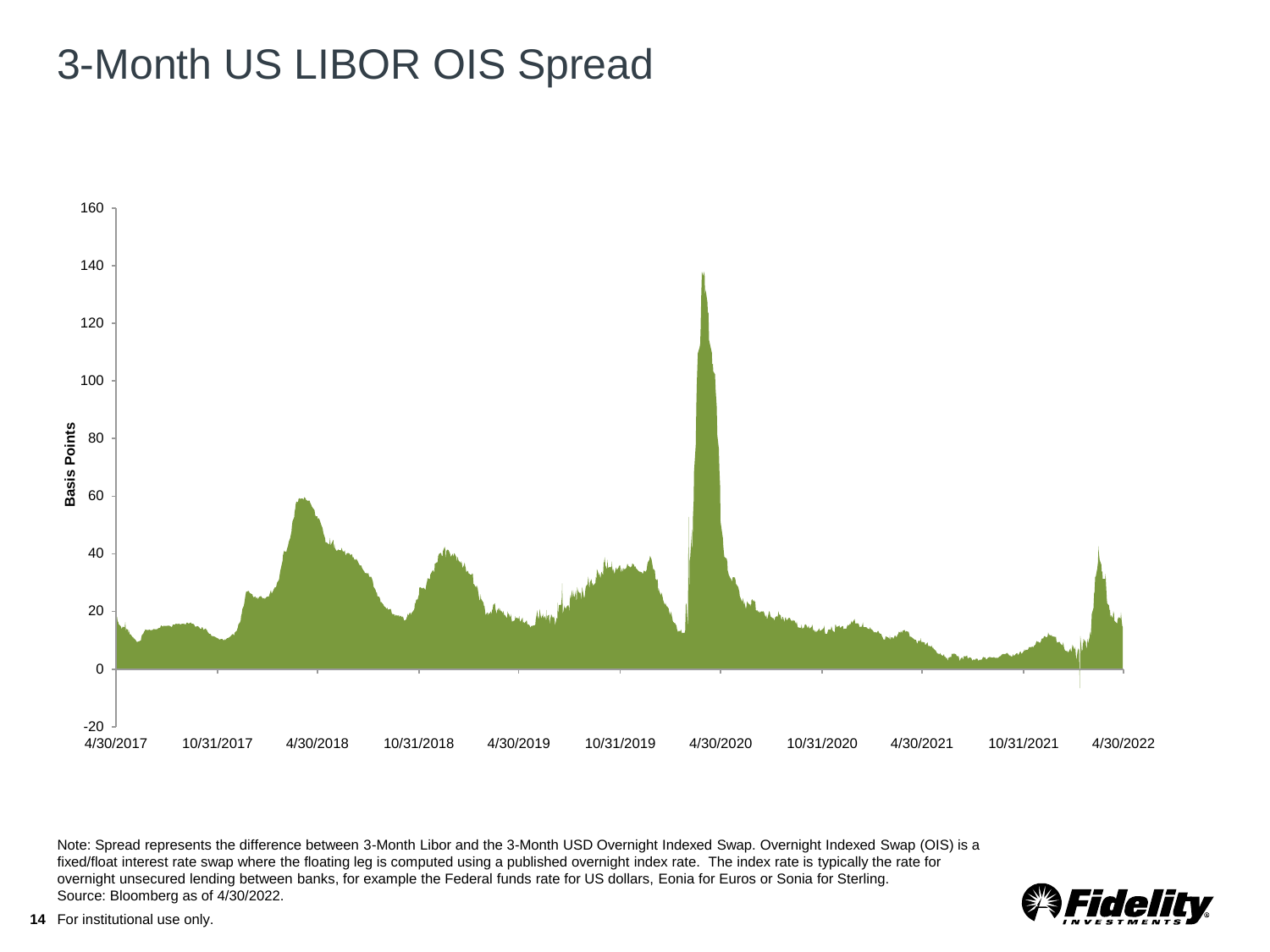## Credit Spreads



Source: Bloomberg as of 5/11/2022. Chart depicts the Option-Adjusted Spread (OAS) of the Bloomberg U.S. Investment Grade Corporate 1 -3 Year Index and the Bloomberg U.S. Investment Grade Corporate 1 -5 Year Index.

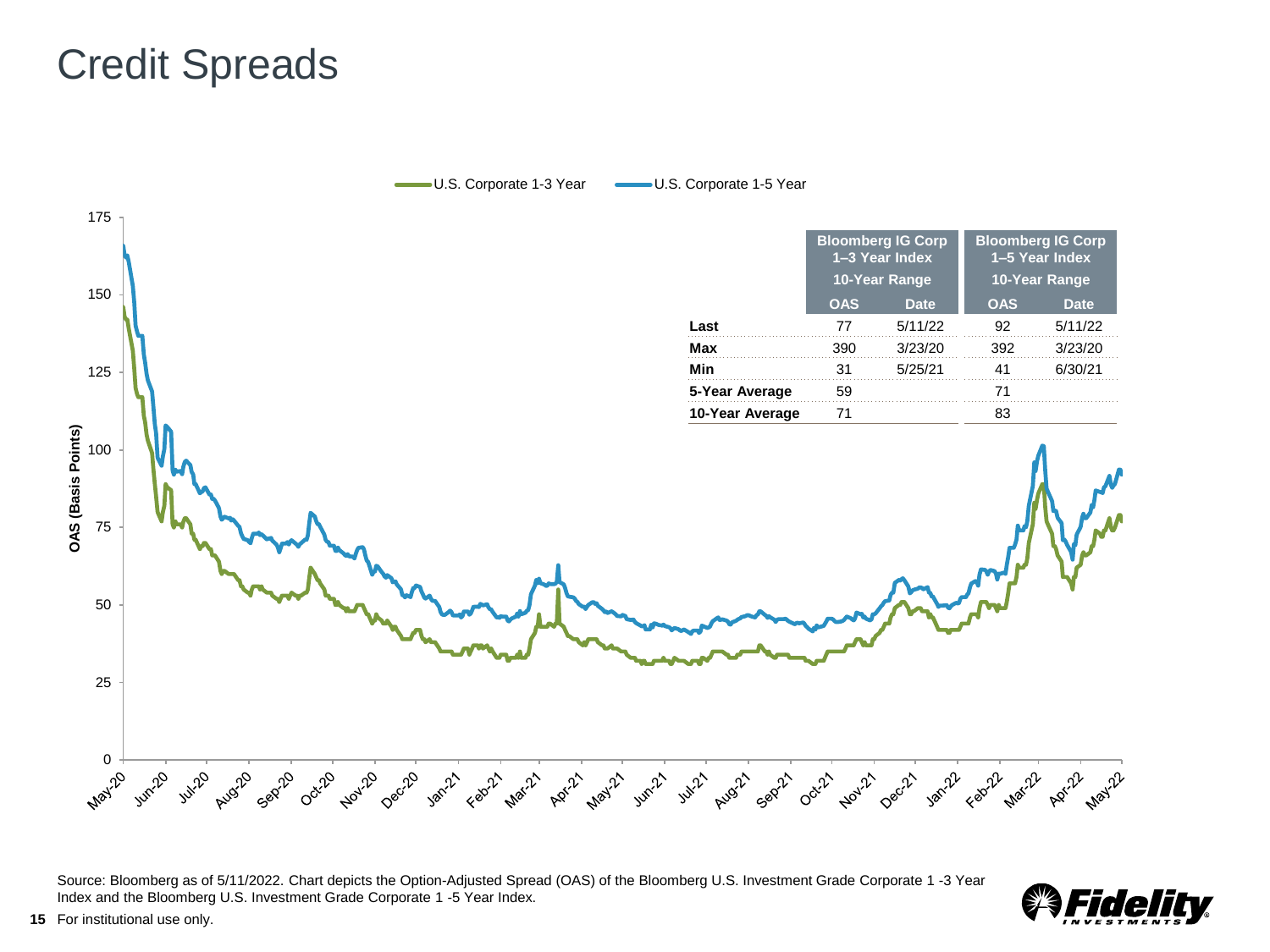